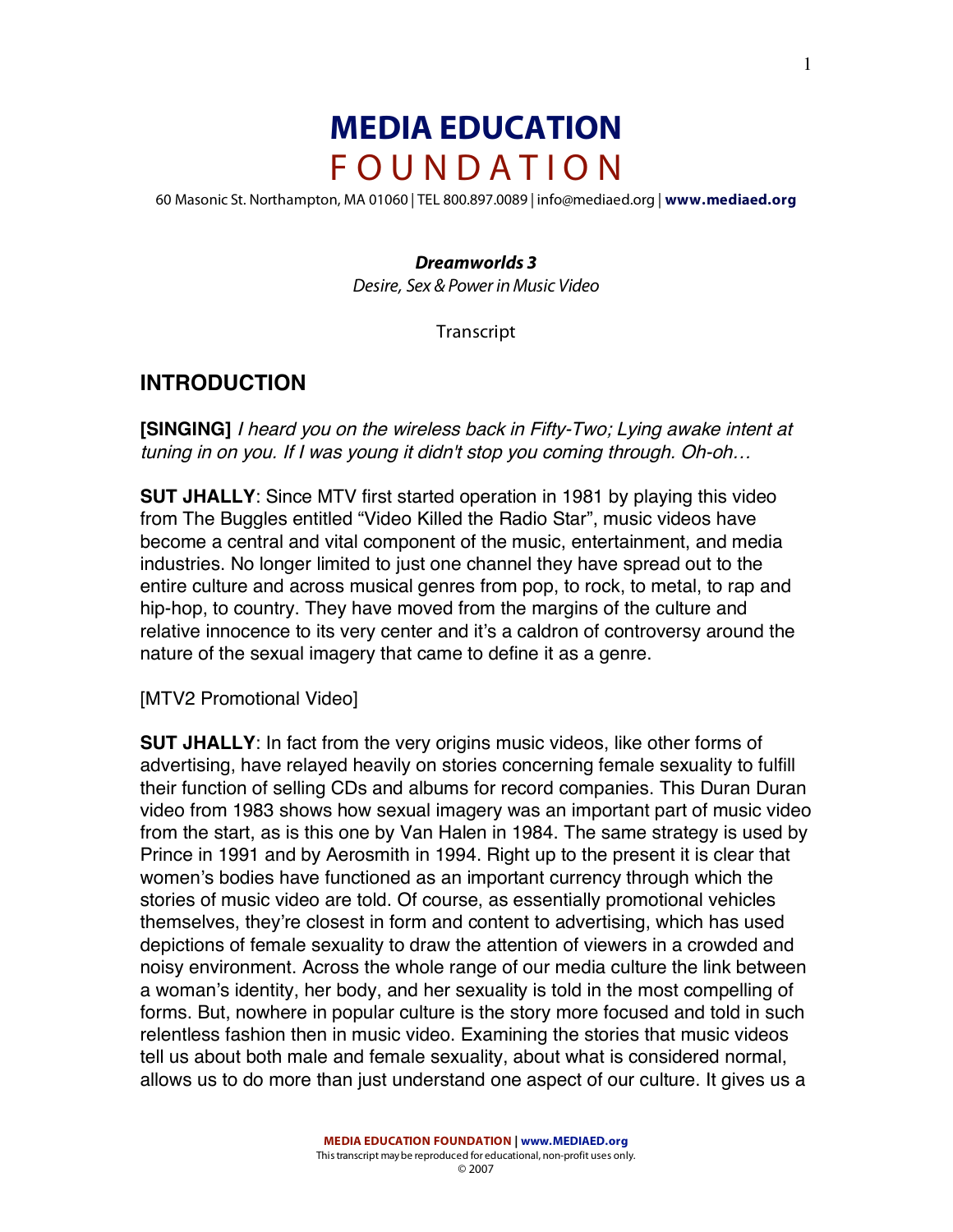way to think about how the culture in general teaches us to be men and women. It gives us a way to understand ourselves.

#### **TECHNIQUES OF STORYTELLING**

**[VIDEO CLIP] LFO's Brad Fischetti**: Like before the video, right, they hand us these two huge poster boards filled with Polaroids of girls in bikinis, and they're like yea, pick the one's you want.

**[VIDEO CLIP] Kid Rock**: Do we have enough girls? We never have enough girls…all about the girls.

**SUT JHALLY**: As Kid Rock notes, music videos are all about the girls and indeed, the presence of sexualized female bodies is so prevalent that the major conventions for achieving this goal are relatively easy to identify. The most obvious way is to cut in shots of women into a band performance and it seems the more bizarre, the better. In this case, not merely bikini clad, but coated in silver or in a variation, gold plated. This is common across genres. In this country music video, a whole panoply of female characters is used including a blow up female doll. Even the geriatrics of rock, the Rolling Stones, are still at it, trying to make themselves relevant by using women's bodies. But age is not the determining factor as the video from a younger band demonstrates. In fact, showing women as dancers or just around the artist is perhaps the most frequent convention used across all genres. Whether it is rock music, or country music, or pop, or hip-hop, the presence of female's bodies has become one of the easy solutions found by the creators of music videos to the problem of how to both get attention and tell a compelling story that connects the music to visually arresting images. Other strategies include introducing them as background musicians as the artist performs or, more frequently, showing them as members of the crowd at live performances, sometimes exposing themselves in the hope of getting attention. In the most obvious failure of creativity, women are also shown as simply hanging around male artists, their only function being to draw in male viewers into the fantasy created by the producers and directors of these videos. Sometimes, women play a key role in the narrative of the fantasy being told. Here, Kid Rock gets to live out one of the major fantasies of the male dream world, group sex with glamorous airline stewardesses, where he joins an exclusive and envied club. Or, in this Limp Bizkit video, an underwear clad woman turns into an alien unleashing a fierce weapon. But even beyond a single video there is a consistent story about masculinity and femininity being told by the system of music videos as a whole. Identifying these stories, where they come from, and the possible effect they could have is thus an urgent task.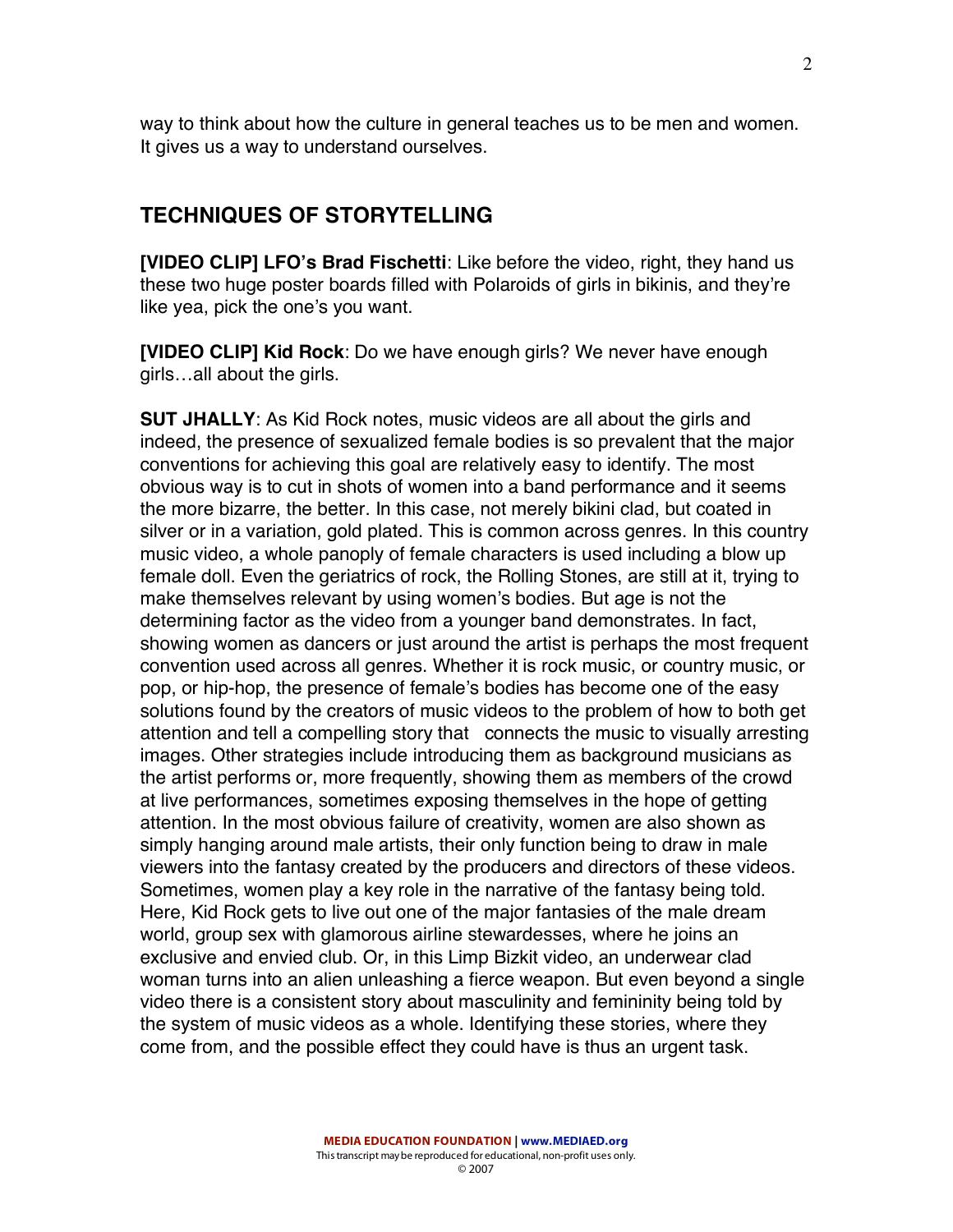#### **CONSTRUCTING FEMININITY**

**SUT JHALLY**: Our ideas of what it means to be a socially acceptable man or woman have not been genetically encoded in our biological genes. They come from the stories the cultures tells us about what is normal and what is not and music videos make clear that the most important aspect of a woman is her sexuality. In fact, women are presented as ravenous creatures who desire sex at all times and it seems with any man who happens to be around. Sometimes this can happen in a mechanics garage where a simple sip of whiskey conges forth a fantasy image. Given the role that cars play in the lifestyles depicted in music videos it should be no surprise to seem them as the venue for some of this activity. In the same way public bathrooms are a frequent location where these figments of the male imagination, these nymphomaniacs operate. No place is out of bounds, even a therapist in her office only obsesses about one thing and as they care only about one thing the movement towards sex is quick and instant and women are presented as aggressors who won't take no for an answer.

But one of the strange aspects of the world depicted in music videos is that often women far out number men which means that many times women have to share the men. This visual strategy, multiple women draped over a man, has become one of the more enduring techniques in music videos, something that directors and artists can go to in the absence of creativity. Told over and over and over again however, this cliché helps to construct an understanding of femininity always being defined in terms of a powerful man. And sometimes, the man can be just a boy. At times, even just seeing men on TV is enough to arouse the women of music video, whether projected on large screen or even small ones, the sexual response enlisted from the females, often lounging around in lingerie on beds is powerful and unmistakable. These women are so desperate and dependent and need men so badly that when men are absent acceptable substitutes have to be found and being sex-crazed nymphomaniacs almost anything will suffice as a replacement from pieces of fruit to their own fingers to ice cream cones to hood ornaments, the affect of this cliché is to further sexualize women's behavior even without the presence of men. And when men are truly absent this becomes a really bleak world for women, they fall apart emotionally not being able to cope, disintegrating in bathrooms, moping around endlessly on beds, lamenting their loneliness and isolation until a man returns to catch a falling tear and make the world right again with his presence.

Apart from telling us that women are in a constant state of sexual arousal, dependent on men for their emotional stability, what other stories do the makers of music videos tell us about these fictional creations? For example, what activities do these women engage in? Given their perpetually aroused state in music video it should be no surprise that the women is this male dream world spend a lot of time undressing to first capture men's attention and also to make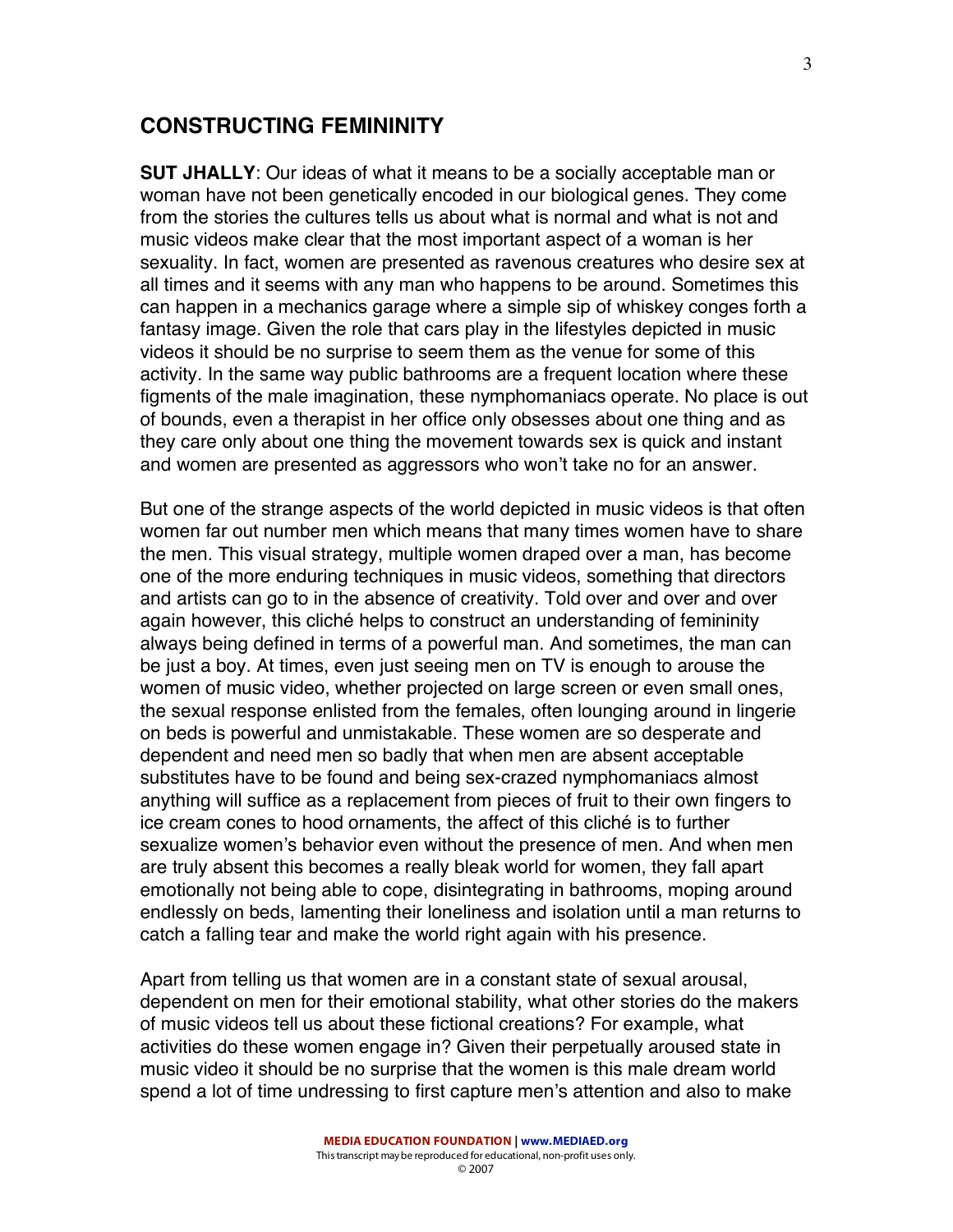sure that when an opportunity presents itself they are ready, stripped for action. If we ask, what is the major thing that these women do the answer does not exactly need a rocket scientist. They party, endlessly it seems in every conceivable venue, on yachts or boats, swimsuit and bikini clad women dance, sunbath, and frolic carefree. At the beach, they party enthusiastically; in hot tubs they invite men to join them. By the sides of swimming pools they sway seductively. At house parties they hang out in their underwear. In clubs they can't resist stripping down and dancing on tables. When not partying, the women in the dream world are diligent and helpful to men. They spend quite a lot of time, appropriately dressed of course, playfully washing cars and motorbikes. Sometimes the duties of airline stewardesses even extend to washing airplanes and of course for exercise there is always mud wrestling. All this energetic activity obviously takes a lot of effort because after it is all done they also spend a lot of time just relaxing by the sides of swimming pools and even more time in the shower and bath cleaning up and music videos show us these grooming activities in a great deal of detail with a camera exploring the female bodies on view. This eroticization of water in music video should surprise no one as wet female bodies are one of the corner stones of adolescent, male sexual fantasy as reflected in the wet Tshirt contest which here takes on varied forms. Whether it is Beyonce, Christina Aguilera, or Britney Spears, the fantasy is the same. When the women of this fantasy world do get around to wearing clothes the choices, given everything else we know about them, are quite predictable. Low-cut skimpy tops, stockings and lingerie of various kinds seem to be pretty standard fair.

But what do these women when they're not cavorting or frolicking at parties on the beach actually do? What roles are they shown in? Given the fantasy nature of this dream world some of these roles should come as no surprise. From the inevitable cheerleaders, airline stewardesses partying on planes, hotel maids in short skirts, repressed librarians just bursting to discover their inner sexy babe, school teachers in lust with their male students, sorority girls just having a great time pillow fighting with each other, or authority figures like police women or SNM chicks with whips or school girls in uniform in lust with anyone, these characters are drawn straight from adolescent sexual fantasy. The condensation of this is found in this video where a peep show runs us through the gamut of these stereotypical characters; a nurse, policewomen, a dominatrix, and of course a school girl. In fact, peep shows and strip clubs are the main hang out for one of the major female characters who populate the dream world; the stripper. From playing a small part in the early history of music videos, they've evolved into one of its major components, sometimes shown as lap dancers, most of the time they are wrapped in various ways around a strippers pole which now seems to be a standard prop in the dream world. The compliant stripper is of course the ultimate heterosexual male fantasy and her ubiquitous presence should tell us something about the imagination that propels this part of popular culture. And where as in the past bisexuality was sometimes hinted at, now girl on girl action is highly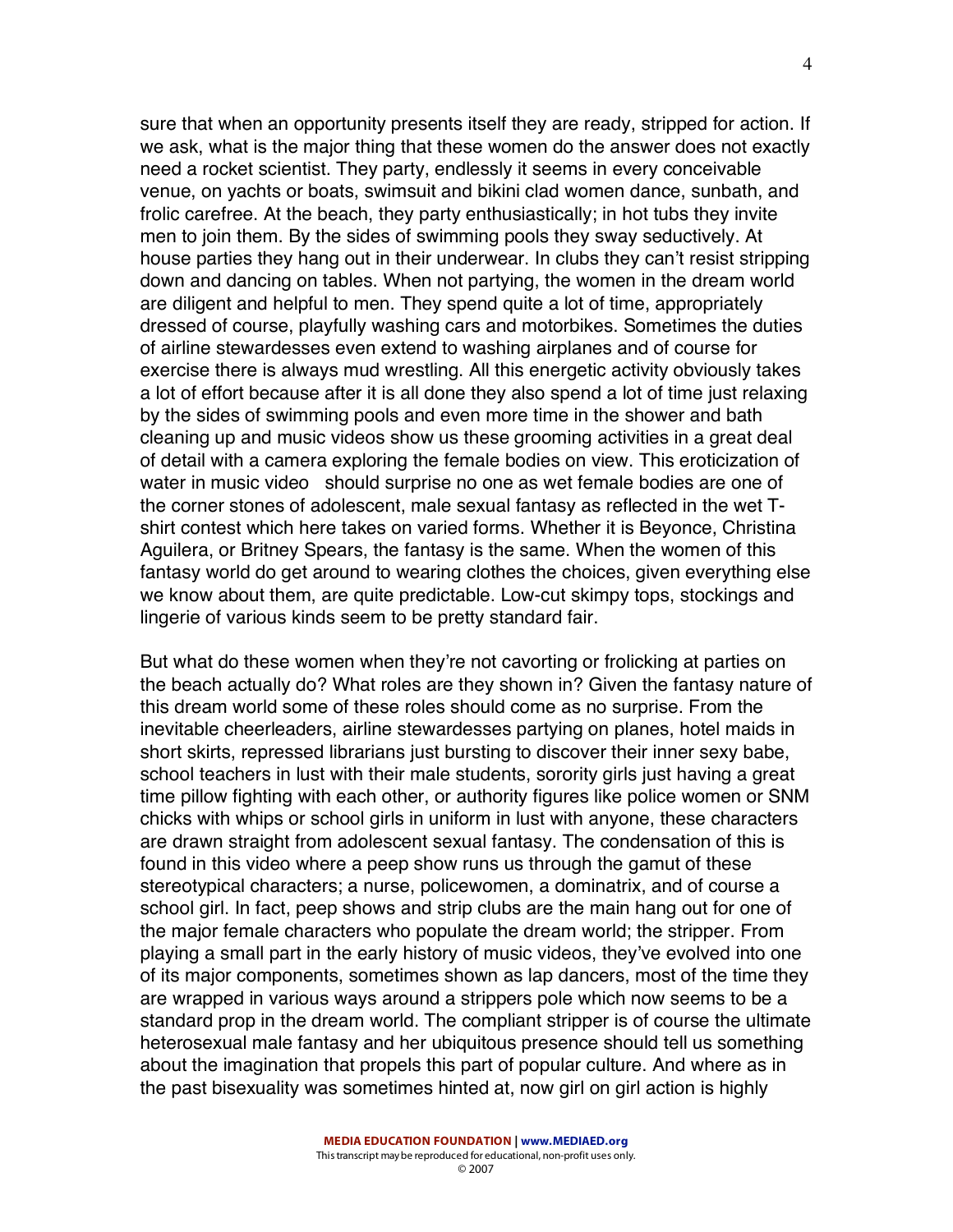visible across the landscape of music videos and there is nothing at all subtle about it. Indeed, some videos are entirely based on wild parties involving only women. But, looking closer at why so many women now appear in this way in music videos, as opposed to, for example, gay men who are literally invisible, will give an answer as to the source of the imaginations from which the cultures stories or normal masculinity and femininity are told.

### **THE PORNOGRAPHIC IMAGINATION**

**SUT JHALLY**: One of the genres where girl on girl action is a stable commodity is the world of male, heterosexual pornography and rap videos and hip-hop videos especially have increasingly come to closely resemble its form and its content. However, alone with the voyeurism has come hatred, disrespect, and misogamy. While in the early year of music video black women were virtually invisible, the widespread popularity of hip-hop has allowed their entry into this part of the culture. But the price of entry is very high indeed, as they have literally been reduced to one part of their bodies. This is the essence of the commercial, male, heterosexual pornographic imagination, thinking of women as being defined only through their sexuality and that sexuality to be at the service of men's desires. The video Tip Drill by Nelly achieved a great deal of notoriety because it made explicit what is implicit in much of the rest of the culture. That women's bodies are there to solely please men and be under their control, to be bought and sold like so many pieces of meat. Here a women's body is used to swipe a credit card and indeed the term "tip drill" signifies women who will allow man after man to have sex with her for money. But this is not an isolated example as a Snoop Dogg video shows.

Indeed, many hip-hop videos are full of shots where money is showered on women's bodies signally that they are regarded with a contempt reserved for prostitutes or strippers, that their bodies and sexuality can be bought and controlled by men. And while black men in mainstream rap and hip-hop videos are largely presented as violent, savage, criminal, and drunken thugs interested in molesting and insulting any female that happens to be around we have to remember that these representations do not reflect the reality of African-American masculinity but how someone has chosen to represent it at this point in history. As such, they constituted the most racist set of images found in decades in American media and resemble most closely D.W. Griffith's 1915 white supremacist film The Birth of a Nation where black's are portrayed as irresponsible, drunken buffoons and as out of control, lust filled rapists of white women and just as there was a powerful white man who created and controlled those images as an argument for white supremacy and the glorification of the Ku Klux Klan we have to focus our attention on these contemporary images of a threatening and out of control, black masculinity and the role played by the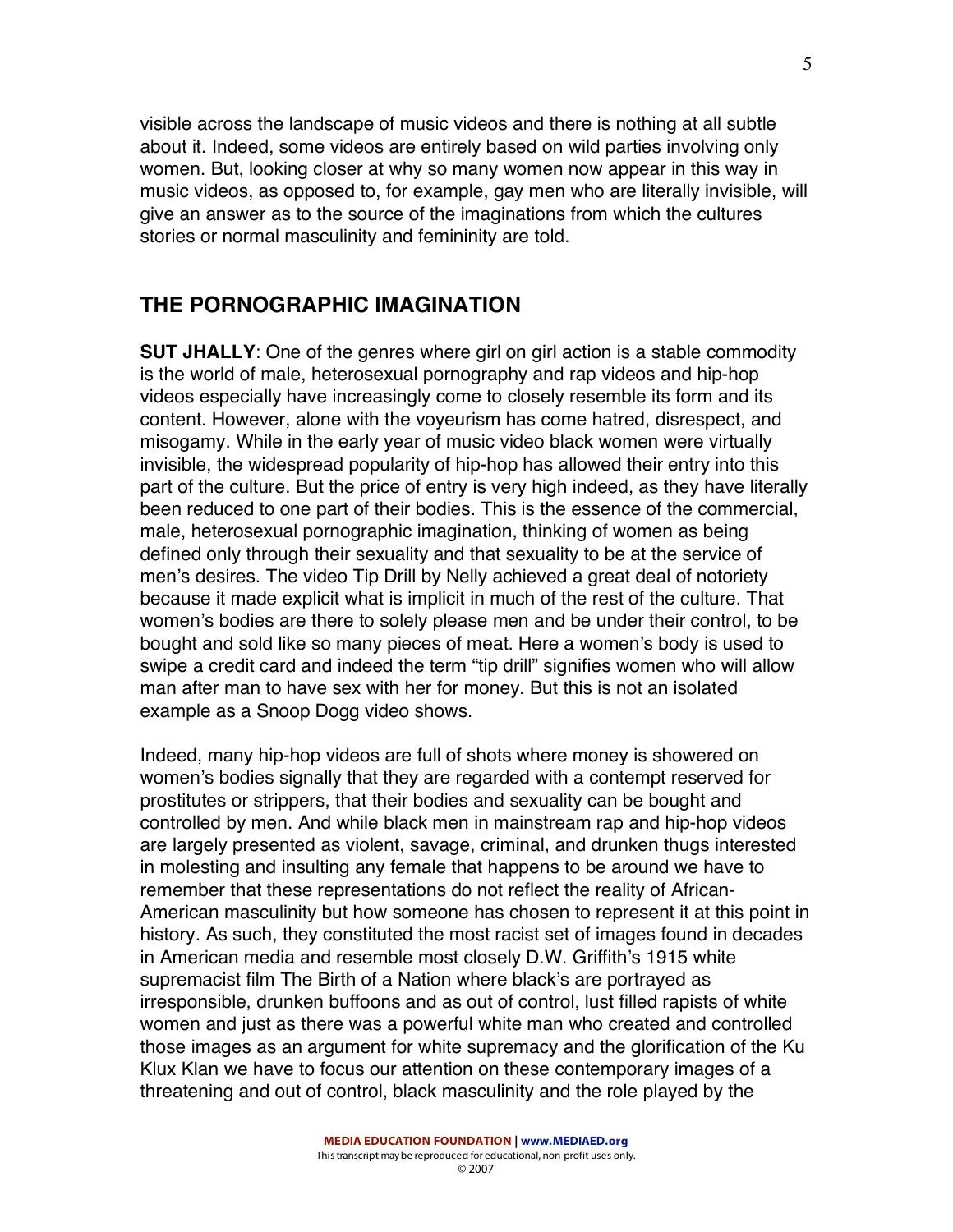largely white men who control our current media empires. We have to ask what functions do the racist and sexist images in hip-hop and rap perform for the corporations who control our media culture and why are these images of black masculinity so connected to the abuse of women and what role does the pornographic imagination play in this? In fact the link between the sexist images in hip-hop and pornography has been made quite directly by rap artists such as Snoop Dogg and his best selling DVD The Diary of a Pimp produced in part with Hustler and the porn entrepreneur Larry Flint. The narrative involved a female journalist spending a weekend exploring the self-described pimp lifestyle of the rap star. In the first song of the film Snoop Dogg explains exactly what this entails.

**[VIDEO CLIP] Snoop Dogg**: You gotta break these hoes for Snoop, you gotta break these hoes for Snoop. I said I bend the bitch over, get the chip off her shoulder. I don't let her hit the doja 'til she prove that she's a soldier. You gotta break these hoes for Snoop, you gotta break these hoes for Snoop.

**SUT JHALLY**: By the end of the film, the journalist predictably has been overcome with lust and succumbs to join his so called "hoes" and Snoop Dogg sums up the essence of the male, heterosexual, pornographic imagination.

**[VIDEO CLIP] Snoop Dogg**: Mission accomplished: another bitch broke.

**SUT JHALLY**: While hip-hop has the most obvious and direct connection to pornography it is far from being the only musical video genre to have this relationship. In fact, historically rock music has lead the way as this playboy issue shows and VH1 pointed out the porn and rock connection as early as 2001.

**[VIDEO CLIP] Reporter**: Rankin' File, rock and porn.

**SUT JHALLY**: The worlds have intertwined in many ways from female porn starts appearing in music videos to directors such as Gregory Dark who switched from making films like Hootermania and New Wave Hookers to shooting videos for artists such as Britney Spears, Mandy Moore and Counting Crows. The worlds of music and pornography come most explicitly in the Matt Zane film Backstage Sluts where a number of prominent stars such as Mark McGrath from Sugar Ray and Fred Durst of Limp Bizkit are shown playing out their fantasies.

**[VIDEO CLIP] Fred Durst**: Rock and Roll is all about this. Right baby? Right. Tell 'em See she knows, I don't let her talk too much. I think we should make a porno right now, you know, since I'm a rock star.

**SUT JHALLY**: The film also shows how lunchmeat is a key role in how some of these bands warm up backstage for their performance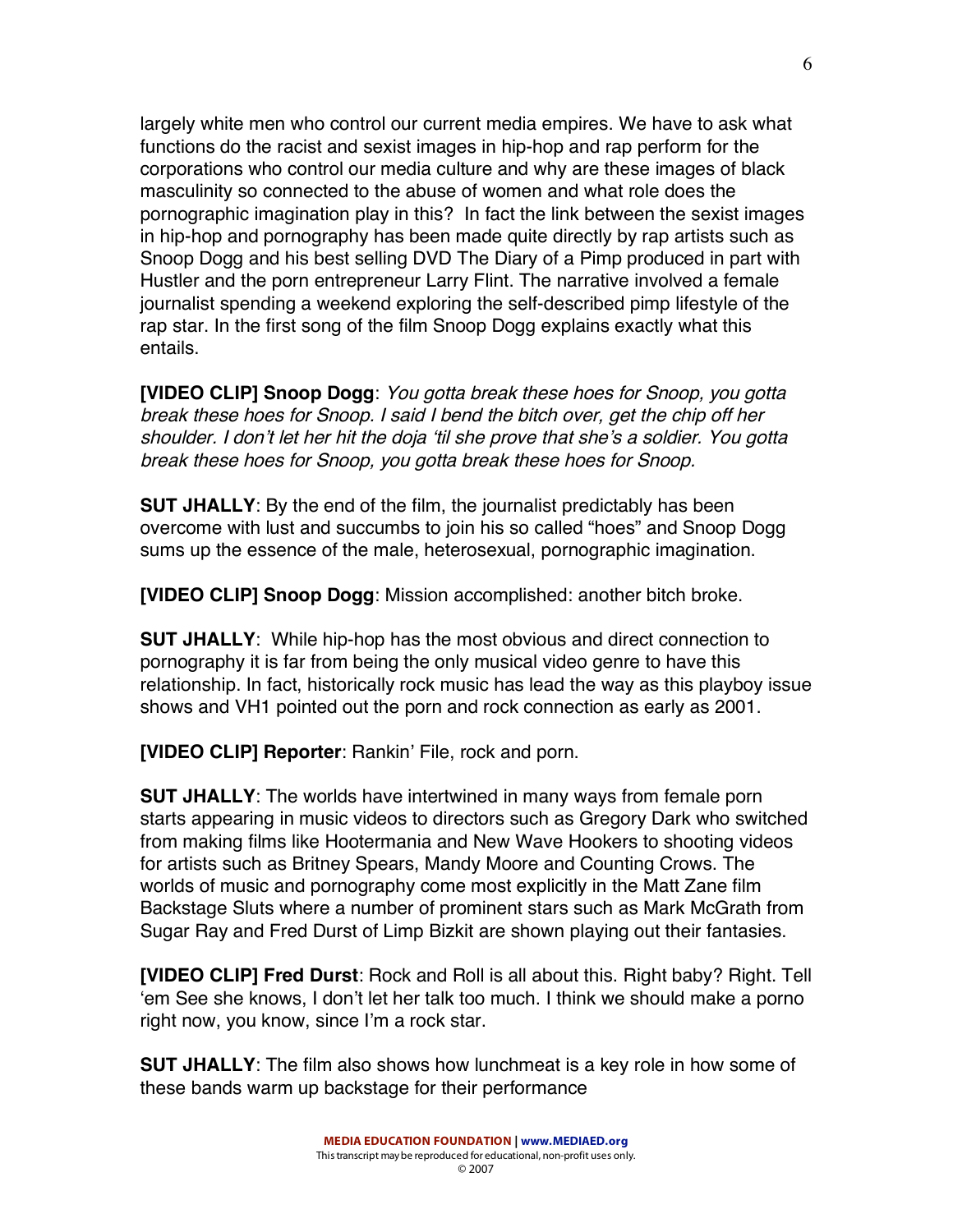#### **[VIDEO CLIP] Naked girl (while lunchmeat is being thrown at her)**: Am I going to get a free pass for this?

**SUT JHALLY**: It is this male, heterosexual, pornographic imagination based on the degradation and control of women that has colonized commercial culture in general, although it is more clearly articulated in music videos. Even when video makers have the freedom to experiment with other techniques such as animation, the view of women as being there solely for male pleasure and to be controlled in line with men's desires remains constant. Perhaps the ultimate expression of this is the essentially adolescent, pornographic world is to be found in the video Stacy's Mom by Fountains of Wayne, which features a 15-year-old boy obsessed by his friend's mother played by supermodel Rachel Hunter. While the teenage Stacy herself certainly looks like the rest of the women in music video the boy only has eyes for her mother who obligingly undresses in full view of anyone who happens to be watching, receives a public, full body massage, and of course practices her stripper moves in the dining room table and as he pleasures himself while in the bathroom watching and fantasizing about the mother, it is clear who's dreams and desires we are supposed to identify with.

It is important to be clear about the nature of this analysis. This is not a critique or dismissal of sexual images. It is not a moralistic point of view that regards all sexual representation in a negative manner. The question if not whether an image is good or bad, the question is whose story is being told? Who's eyes do we see the world through? Who's eyes do we not see the world through? Who is behind the camera? Who's visions and values guide us through the process by which we learn what it means to be a man or woman? And whose fantasies are these? Are they supposed to be ours? Given the narrow story about sexuality that is repeatedly told in mainstream culture the real issue is not that there is too much discussion of sex but that there is not enough. That is, there is simply not enough diversity in the stories of sexuality that circulate in the culture because the commercial, male, heterosexual. Pornographic imagination monopolizes virtually all of our media terrain.

# **WAYS OF LOOKING**

**SUT JHALLY**: The stories of the dream world are told in many ways. The explicit images of what men and women are shown doing is just one way. There is also a story told by the visual techniques and forms that are used by the makers of music videos. That is, there is a story of the camera itself, which tells us that femininity is connected to sexuality and the body and that women find their own identities in terms of how pleasing and desirous they are to men. The most obvious strategy to communicate this is by actually showing then posing before a

7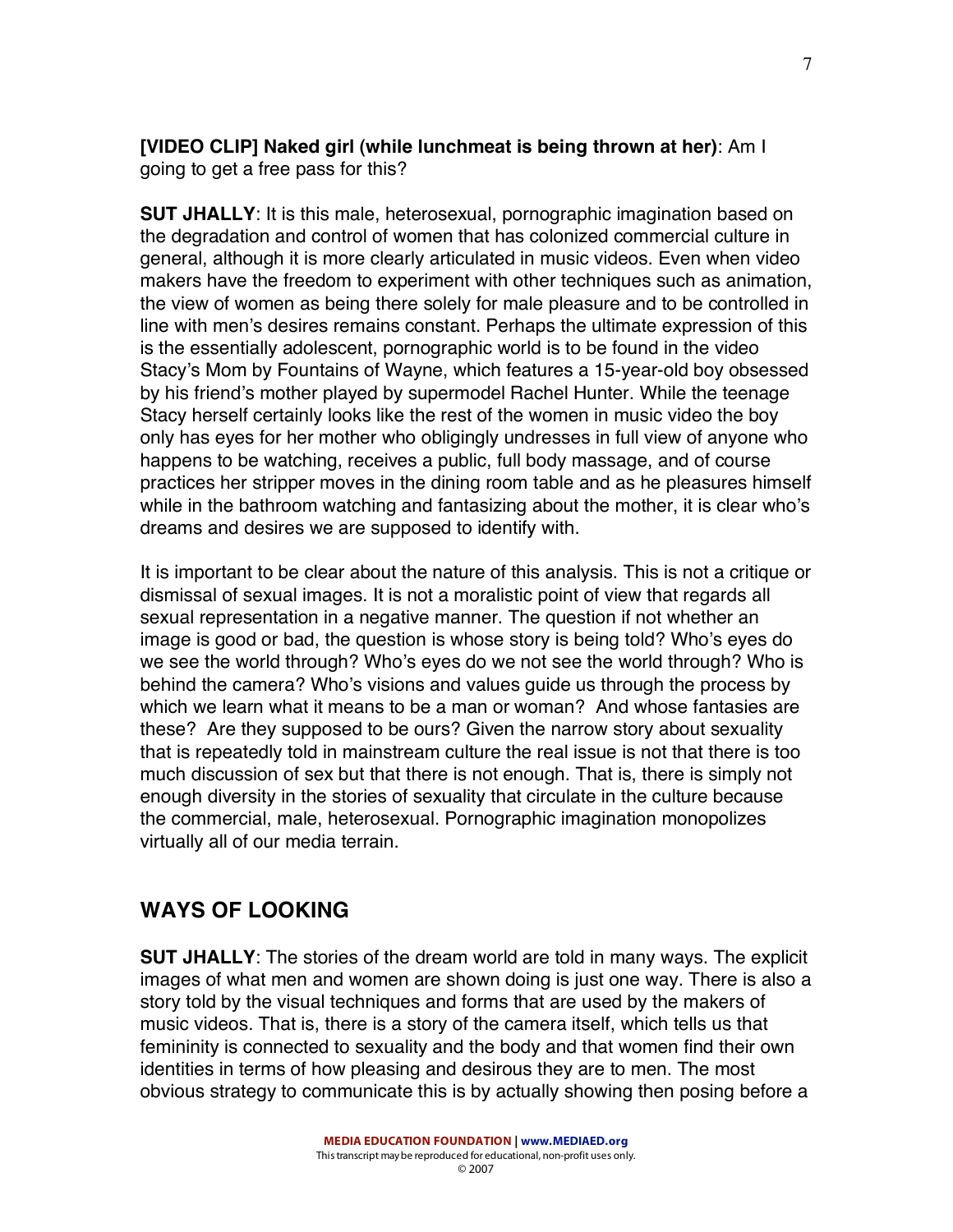camera, inviting the viewer to gaze at them. Even when there are no cameras directly present in the scene, the women invite the look from the viewer behind the camera that is filming them. They are presented as wanting to be watched, inviting it, desiring the look, enjoying being on display. This is not the mere invitation but literally open and willing for whatever men want to do to them.

To communicate in even more explicit terms that it is okay to watch and to desire another common technique shows women softly touching themselves while men look on. The filmic invitation is clear; women are nothing but sexualized bodies who live for male attention. In the absence of a man or a camera, women turn the gaze inward and watch themselves in mirrors, strengthening the idea that they are legitimate objects of desire. It is okay to look. It is okay to desire what you're gazing at because she is looking at herself the same way. Even walking away, looking back over her shoulder, the object of the gaze explicitly invites the desire. She wants to be possessed by the gaze of the watcher. Far from objecting when men look at them in sexual ways, the women of dream world revel in the attention. They want to be looked at by men. They deliberately position themselves for maximum visual affect but the images we see in music video are never innocent; they are never accidental. These ways of looking have been directly chosen by writers and directors and editors. Understanding them can tell us a great deal about how the person or thing being watched is regarded by the viewer. In music video, the person being watched it regarded as a passive thing. A common filming technique that reflects this view of the woman is a passive thing to be consumed by watching males involves the camera panning the willing and exposed bodies of these women. The camera roams over it, scanning up and down at will, exploring it in detail. The assumption behind this way of looking at someone is that it is perfectly legitimate to watch in this fashion. Women's bodies are surveyed, looked at, analyzed in the same way that one might examine a landscape or an object. Their function in the video is to be examined, gazed at, and desired by men. The camera angles that are used to shoot women reinforces this view. For example, the shot from above looks down into a female cleavage cannot help but emphasize one part of a woman's body as being central to her identity. A variation of this has women bending over in front of the camera. Similarly, when the camera looks from below as in the manner of looking up a dress it is reminiscent of a forbidden and taboo kind of watching, standard fair in a certain kind of male, adolescent fantasy.

Another conventional technique that illustrates this is the shot between the legs of a woman, her legs framing the action on the other side. These ways of visually representing femininity seem to lead almost naturally to focus the gaze on only one part of women's bodies. The women of the dream world are fragmented and presented as a number of simple and disconnected body parts. This is a common filming technique. It is a way to present women as an object of fair gaze. Just as from the viewpoint of content, we can say that is reflects the pornographic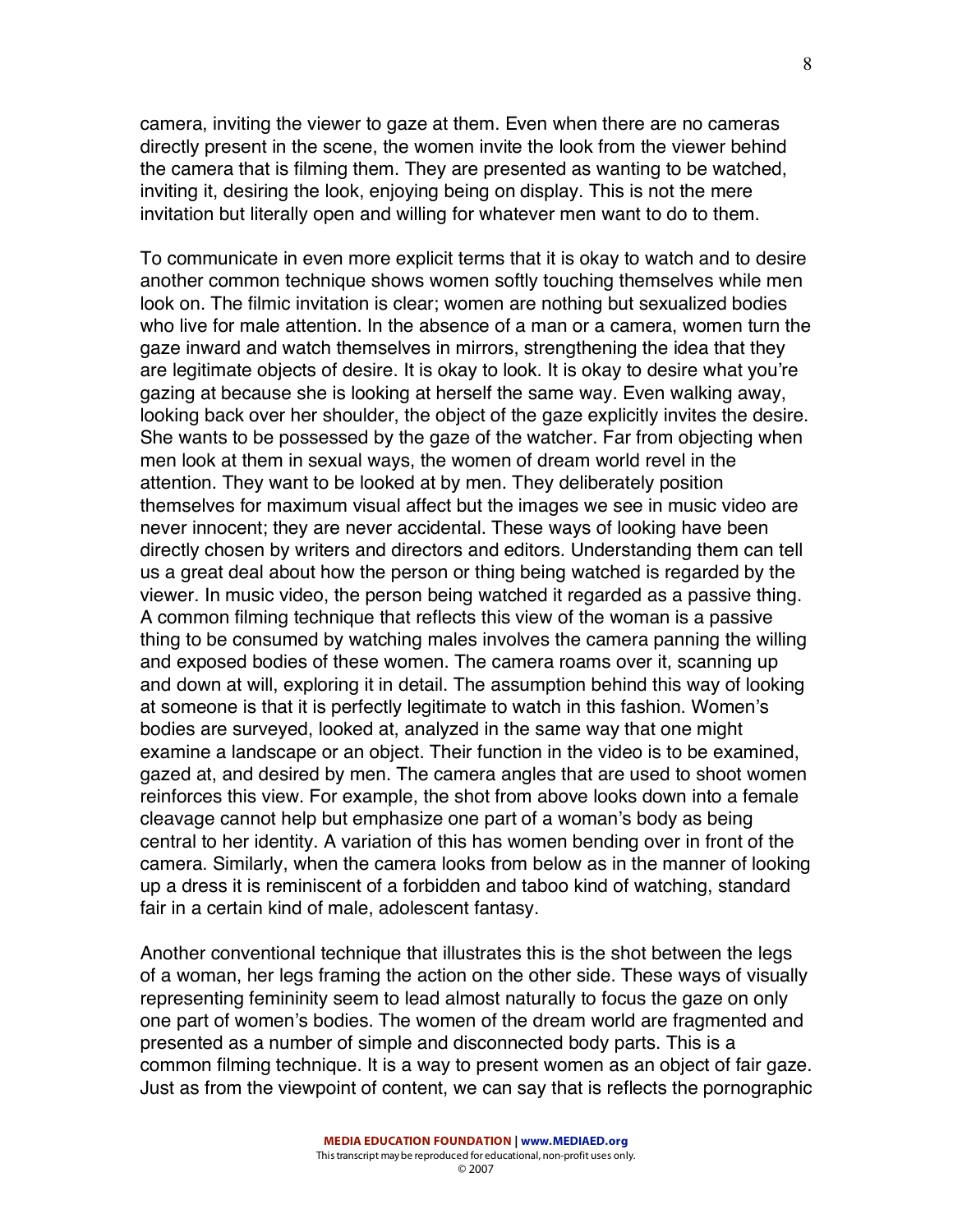imagination, the filming techniques that accompany it are a reflection of what we call the pornographic gaze. The point here is that the way in which women are filmed, not simply what they are doing or wearing, communicates messages and ideas about them. Specifically, focusing on only one aspect of people, women in this case, detracts about thinking about them as real people with feelings, emotions, thoughts, intellect, their own dreams and desires. Instead, they are just legs in high heels. When you think or someone only as a body part you deny them subjectivity and what makes them unique individuals. In this case, these ways of filming reduce women to one part of their bodies and only to the sexual part of their multifaceted characters. There is nothing inherently wrong with any of these techniques in and of themselves it is not that it is always negative as always ready to be watched and wanting to be watched. We all, men and women, present ourselves to be watched and gazed at. We all, men and women, watch attractive strangers with sexual desire. To treat another as an object of our desires is part of what it means to be human. The problem in music video and the culture in general is that women are presented as nothing else. If the story told about femininity could be widened beyond sexual objectification to include many other qualities of individuals: intellectual, emotional, spiritual and religious; creative, athletic, familial, political, occupational, the desire for autonomy and independence, for pleasure and deeper meaning then there would be no problem with a little bit of objectification as a sexual aspect of femininity would be balanced out and integrated with many other human qualities. The problem is that in our contemporary culture this complexity gets crowded out by a one dimensional definition of femininity based on a single story of the body of objectification of a passive sexuality whose only goal is to please men being told over and over again so it becomes the only way in which femininity is thought of. In that way, a lot of objectification is extremely damaging as it narrows how we think of femininity emptying out all of the complexity of human existence. Women become nothing but shadows or silhouettes, merely outlines; just empty shapes that men can fill with their own desires. There is nothing important and unique inside, nothing that makes them human. They are merely shadows of real people.

What, then, does it mean to grow up in a world where stories of femininity are defined and told in such narrow ways. For girls and women, this way of understand themselves and their bodies traps them inside a sexual imaginary, not of their own making where they are positioned only as sexual beings whose main function is to be pleasing to men. The video series Girls Gone Wild is one indication of the internalization of the story. Young women, with very little persuasion willingly reveal themselves to males and the camera. This is a full embrace of identity with a fantasy figure that prowls the pornographic imagination. The hyper-sexualized woman whose body is there to satisfy men's desires.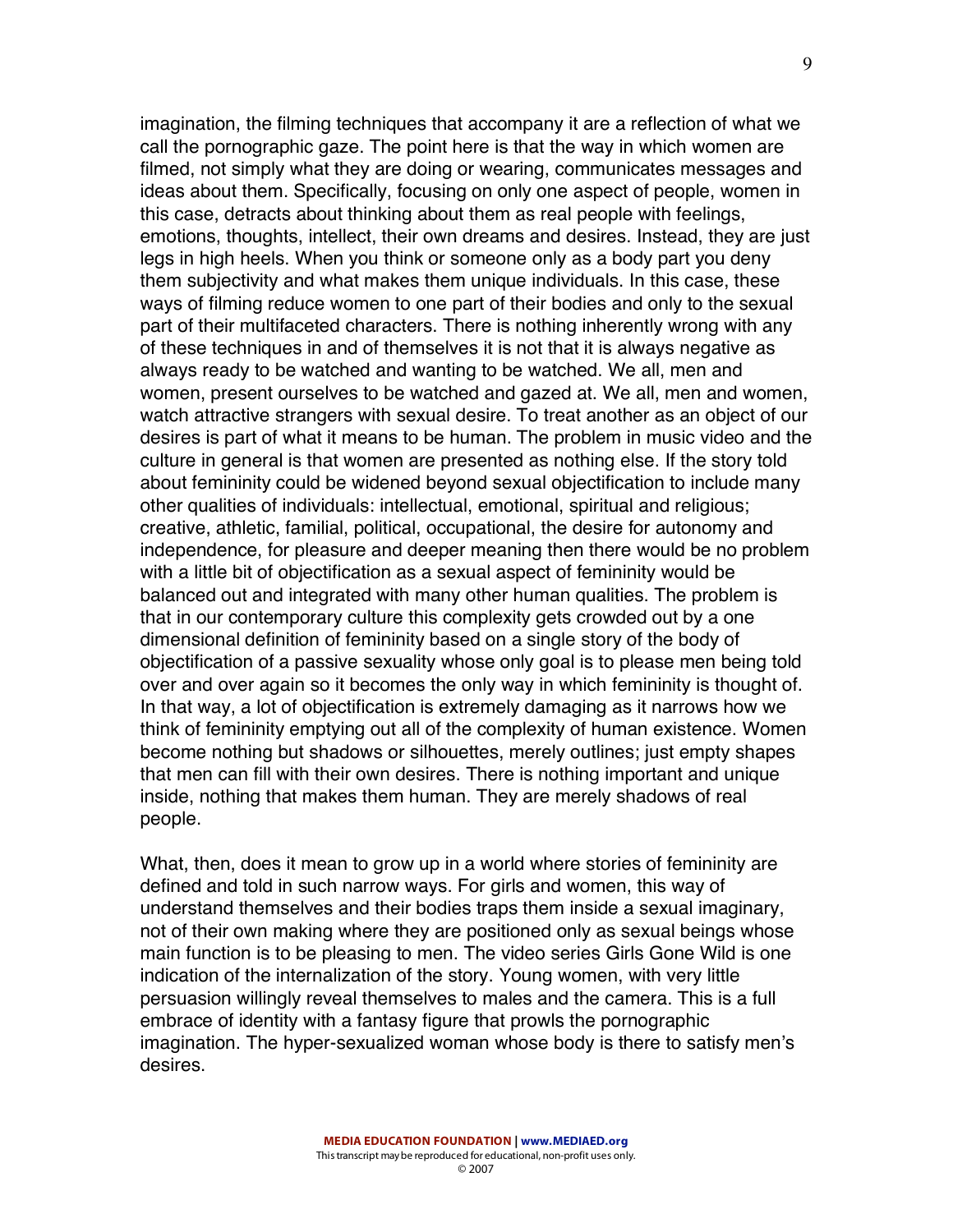**[VIDEO CLIP Girls Gone Wild] Reporter**: Okay we need 5 seconds. Ready. 1, 2, …(girls showing their breasts and screaming)

**SUT JHALLY**: In this way, these images and stories have worked their way into the inner identities of young women who view their own sexuality through the eyes of the male authors of that culture.

## **FEMALE ARTISTS: TRAPPED IN THE PORNOGRAPHIC GAZE**

**SUT JHALLY**: To gain entrance into this world, female artists have to fit into the existing set of stories and use the visual language that has already been established as the norm. Musical ability is only one of the talents that is needed to establish a presence in the dream world and it is clear that many female artists thoroughly understand the requirements of the pornographic imagination. To navigate the barriers that this way of looking at the world erects, female artists are compelled to use the only visual language the culture allows, the central aspect of which is that women have to present themselves as primarily sexual beings. So predominant has this image of the female artist become this it is difficult to even imagine what an alternative might look like. The challenge of female artists is to try and stay true to their own vision of themselves but the pressures to conform are relentless and the conventional techniques that are adopted are easy to identify no matter the genre. Female performers must take on the fantasy roles that the pornographic imagination dictates. They perform for the camera and the male gaze, presenting themselves invitingly. They touch themselves suggestively, undress for the watching audience, allowing the camera to pan up and down their bodies, looking at them from above as well as from below. Like all women in the dream world their bodies are fragmented and they become defined through their various body parts. Even artists such as Madonna, who want to present themselves as assertive, independent and powerful have do it from within the conventions of the dream world when it comes to highlighting their sexuality and as the codes of female sexuality define it as passive and submissive, they find themselves in a strange paradox.

In more recent years Gwen Stefani reveals the same contradiction. On the one hand independent, energetic, in control, but always at the same time soft and safe within the conventions of the pornographic imagination. These pressures to conform can also be seen if we look as the representation of some artists over time. For example, the singer/song writer Jewel had for many years carved out an image of herself as a serious and authentic artist who made headlines with her video Intuition where she very knowingly and skillfully, perhaps "tongue in cheek" recreated many of the conventions of the dream world knowing what is necessary for survival.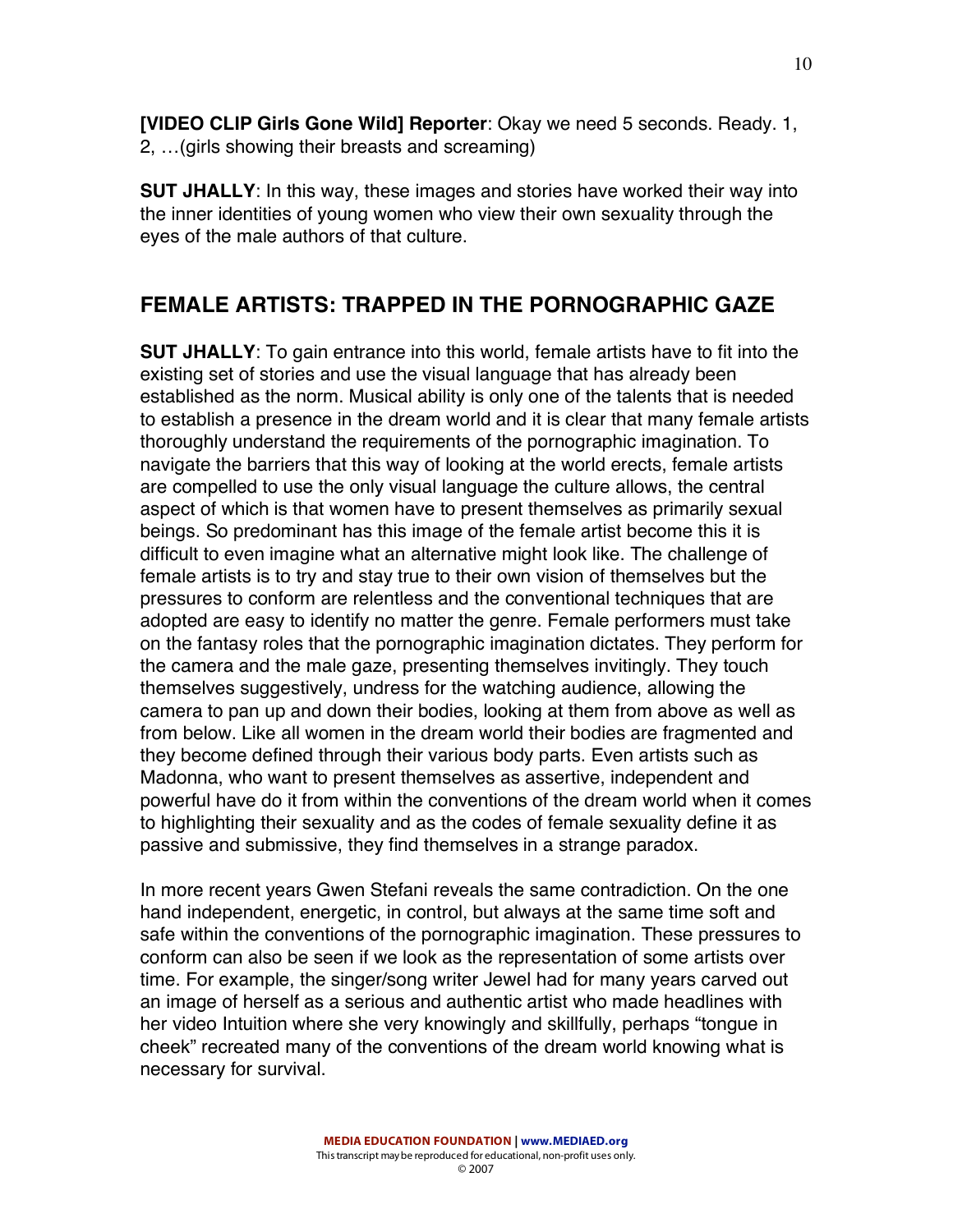**[VOICEOVER] Jewel**: This video is really over the top. I'm doing things in this video I never thought I'd do like, you know, I'm dancing, sprayed down with fire hoses (laughing) It's silly, you know, it's silly and completely over the top and something you would absolutely see in a music video, you know, (laughing) it's just an insane thing.

**SUT JHALLY**: And once you've entered this world it is difficult to change direction. Jewel's subsequent video was based on a song dealing with serious social issues including poverty and violence…

**[VIDEO CLIP]** Jewels Stand video.

**SUT JHALLY**: But, halfway through the video the pornographic imagination kicks in and Jewel is shown writhing on a bed in a variety of suggestive poses, getting undressed with the camera utilizing one of the usual conventions, and, of course, taking a shower. There seems to be no escape from male music video directors wedded to the pornographic imagination. But the pattern can be detected in the career of many female stars. It is instructive to remember that Mariah Carey's original image was much more innocent before it seems she threw herself whole heartedly into the stories that the culture seems to demand from female artists to ensure success. Early in her career Christina Aguilera, too, was marketed in a gentile manner to young girls. That changed dramatically with the video that marked her full-scale immersion into the adult dream world of music video. Similarly, Jessica Simpson went from tamed pop star to mega publicity and heavy rotation with a video that presented her in quite explicit sexual terms. All these cases make clear that the price of female entry into what is considered the mainstream of the culture is to accept the vision of the pornographic imagination; that the only things of value about women are their bodies and their sexuality and their willingness and desire to act out male fantasies.

# **MASCULINITY AND CONTROL**

**SUT JHALLY**: Another female artist who reflects this sexual imperative is Janet Jackson who in the 1990s went from relative obscurity to superstardom when she abandoned her somewhat tame image for a hyper sexualized one that met the requirements of the pornographic imagination more fully. This journey to objectification was completed in the 2004 Super Bowl Halftime show where she literally became defined to the world by one part of her body. However, Janet Jackson was just half the story of that event and almost no mention was made of the moments leading up to it where she plays the role of a tease and Justin Timberlake plays the role of a man who wants to control her and her body…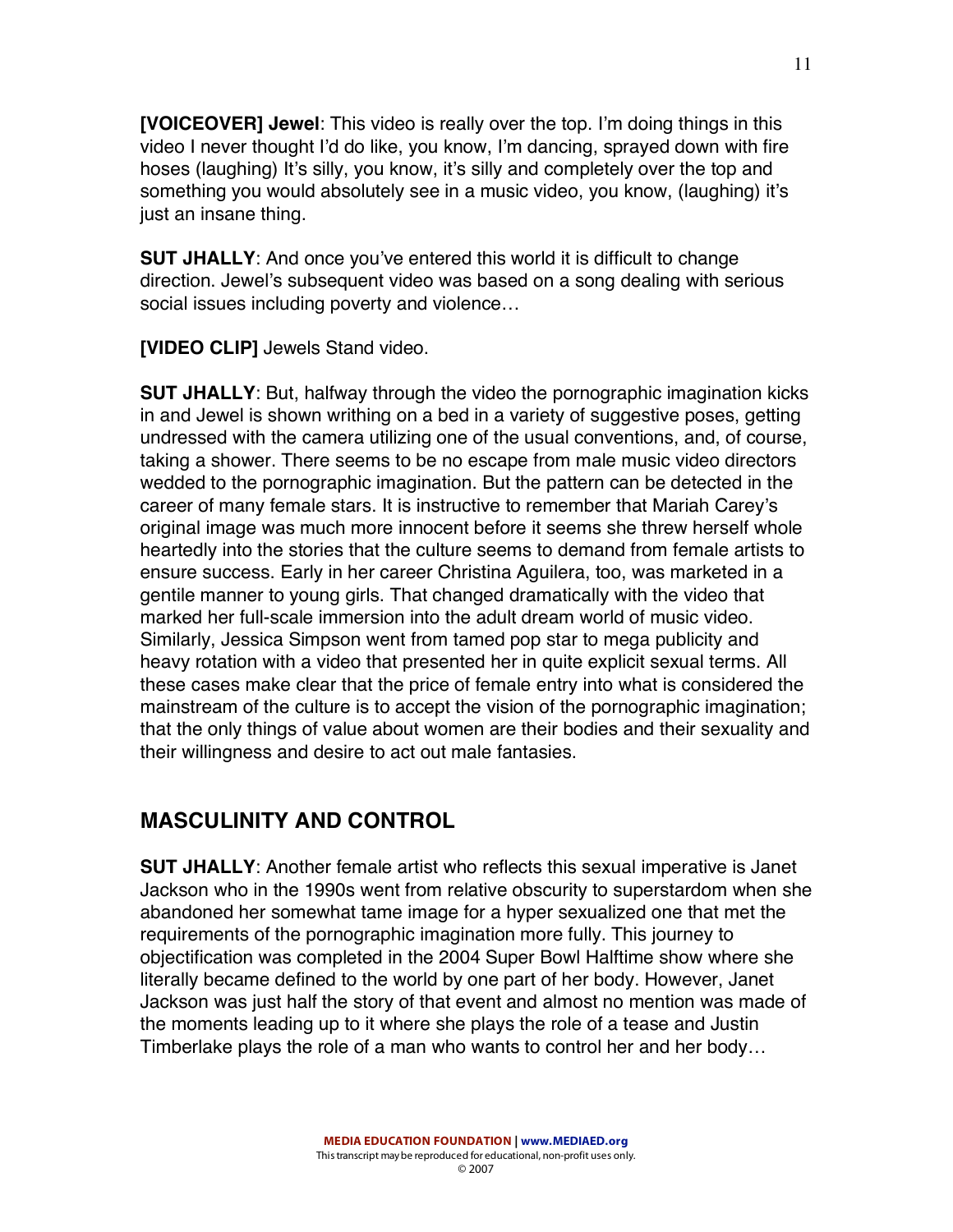**[VIDEO CLIP] Justin Timberlake (singing)**: See I've been watching you, and I like the way you move, so go 'head, girl, just do it, that ass-shaking thing you do… No disrespect, I don't mean no harm, I can't wait to have you in my arms, hurry up 'cause you're takin' too long, bet I'll have you naked by the end of this song.

**SUT JHALLY**: The dramatic conclusion of the incident is in a microcosm the essence of the dream world played out in front of the whole world. She (Janet Jackson) has become nothing more than a body part and he has demonstrated his sexual control over her. In fact, Justin Timberlake had already explored this theme in a previous video based on the end of his real life relationship with Brittney Spears, which shows him breaking into her house and surreptitiously watching as she undresses and takes a shower. This behavior of glamorizing this instance mimics precisely the structures of real life stalking and domestic abuse where a man who cannot accept a woman's rejection of him and attempts to assert control over her life.

In fact, just as music video tells us a story of female passivity, it tells an equally powerful story of masculinity being tied to power, intimidation and force. And in this story of powerful and out of control masculinity women play a key role. They are shown repeatedly in cages, exhibiting themselves for watching males. They are shown tied up and writhing seductively on beds waiting for a man's attention. Chased and pursued by men, they are carried away and handled like children, their bodies explored and used as men please. This sense of male entitlement has an unmistakable aggressive edge. Women are pushed aside, slammed against walls, and held on the floor, spanked and slapped, water and alcohol poured over them and on them and finally, spread out on a pool table. In the pornographic imagination even a woman's apparent refusal to make ill advances ends in their acquiescence to his desire. Even when men unexpectedly attack them, women's arousal wins out over fear. In the dream world women never say no and passionately welcome masculine aggression. They even enjoy being forcefully kidnapped in a dark garage, blindfolded and made to perform for their attacker. In these ways, men's violence again women takes on an erotic quality. Perhaps the clearest and more aggressive articulation of this sense of male control of female bodies is reflected in this video with Fred Durst of Limp Bizkit kidnaps a woman he's obsessed with and forces her to watch as be both expresses his anger to her for rejecting his advances and demonstrates his ability to control her in line with his desires.

**[VIDEO CLIP] Fred Durst (singing)**: Hey you, Mrs. Too-good-to-look-my-way and that's cool you want nothing at all to do with me but I want you and ain't nothing wrong with wanting you 'cause I'<sup>m</sup> <sup>a</sup> man and I can think what the hell I want, you got that straight?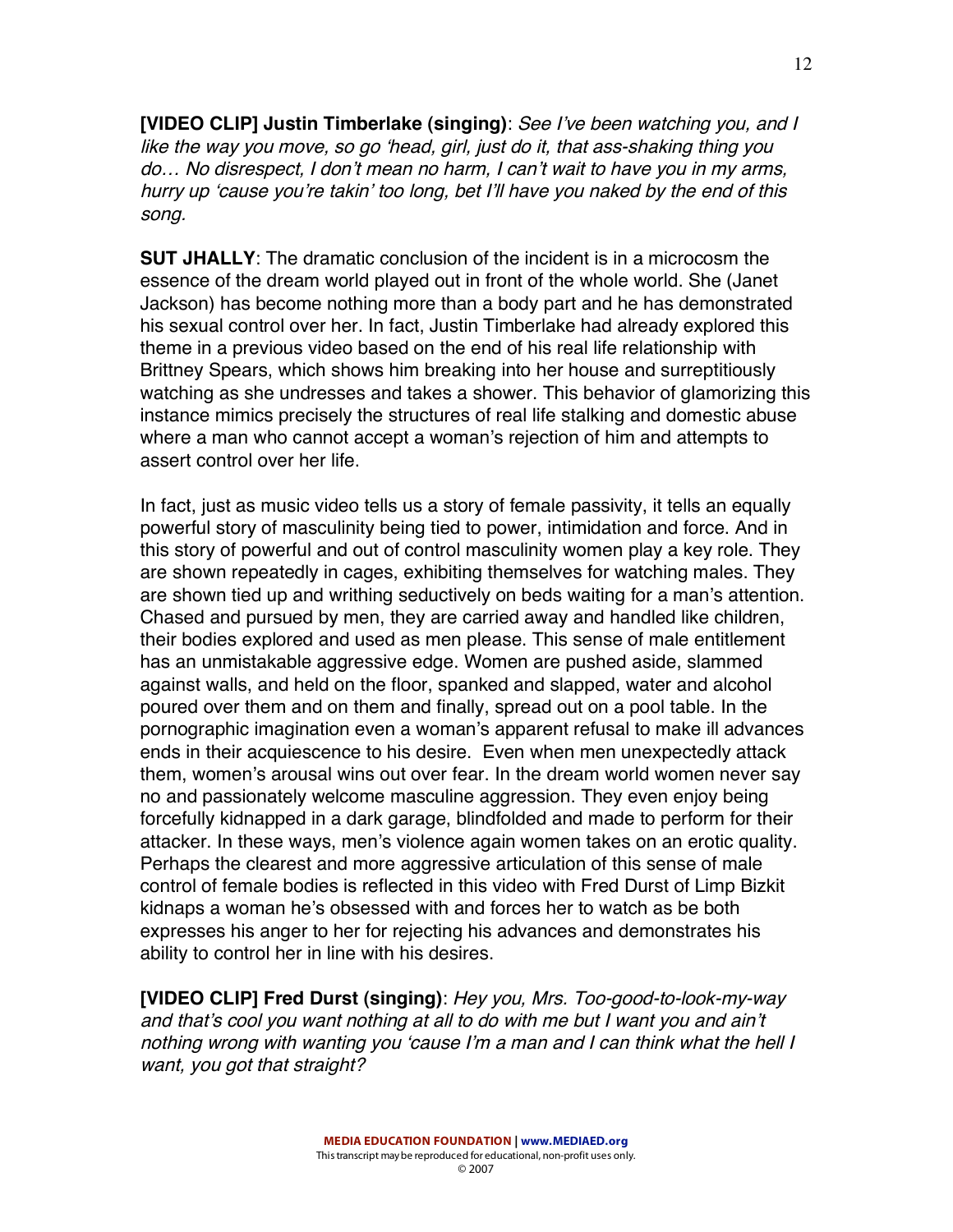No doubt I'd love to sniff on them panties now…I'd eat you alive! I'd eat you alive.

**SUT JHALLY**: As these ideas of male entitlement and power have become glamorized and normalized in the culture, we have to ask, what affect do they have on real life behavior of men and women?

**[VIDEO CLIP]** From the documentary War Zone

**Man**: (makes a kissing noise as she walks by) **Maggie Hadleigh-West**: Who did that? **Man**: What? (makes the noise again) **Maggie Hadleigh-West**: Did you do that? Do you always do that? **Man**: Oh I do it all the time; I do it to all the pretty girls on the street

**SUT JHALLY**: The documentary film War Zone is a real life demonstration of this sense of male entitlement and shows the harassment and verbal abuse that many women experience simply walking around their communities.

## **[VIDEO CLIP]** War Zone

**Man**: I said good morning, baby, I like your style. **Man**: I said have a nice day, you're very attractive **Man**: Do you mind if I walk with you? **Man**: Say, yo, baby. **Man**: Happy mothers day, happy mothers day, happy mothers day, happy mothers day **Man**: I said you're good, that's all. **Man**: You're looking old **Man**: She got big legs **Man**: She needs to get laid **Man**: You ain't got it like that **Man**: Ah, forget it, forget it.

**SUT JHALLY**: And sometimes, this verbal abuse very quickly transforms into physical abuse. [Video from Central Park, NYC June 11, 2000] During the 2000 Puerto Rican day pride parade in New York City, the public space of central park turned into a literal war zone for scores of women who were doused, sexually assaulted, and stripped of their clothes by groups of men who felt they had an entitlement to act their desires on any female body. This footage, used by the police to identify and prosecute the assailants shocked and outraged the country when it was broadcast. When virtually identical images have been played out over and over again on our television screens with virtually no comment, why should we be shocked? In fact, what was most striking about these images was how familiar they were.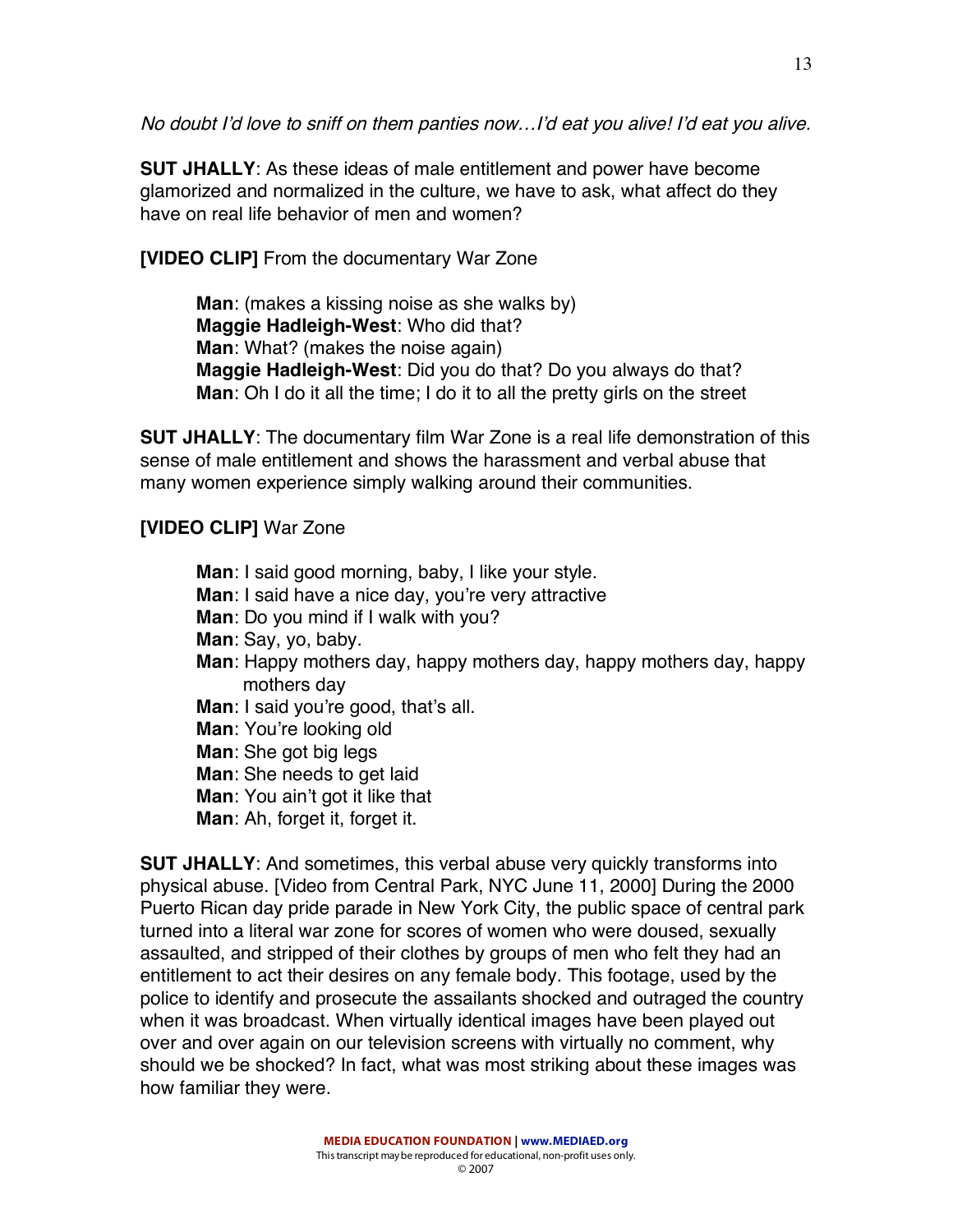**[VIDEO CLIP]** Montage of women in music videos and police video being sprayed with water.

**SUT JHALLY**: While there are chilling similarities between the popular culture image and the real life attacks in Central Park, there is a major difference. The women in the real world were not enjoying it. They weren't smiling. This wasn't their dream world. It was someone else's, which had turned into their nightmare. A similar sexual assault took place during the 2001 Mardi Gras festival in Seattle captured in this award-winning photograph where a mob of men violently stripped and indecently assaulted a woman in full public view. One of the interesting questions to ask is what is going on in the minds of these normal looking men that they think that they have an entitlement to in act their desires on any female body that happens to be around even when it is clearly against their will. What stories from the culture are they drawing upon to legitimate their assault…

**[VIDEO CLIP] Rapper (singing)**: Gimme that pussy, girl gimme that, girl gimme that, girl gimme that pussy, girl gimme that, girl gimme that.

**SUT JHALLY**: There are always two sides to the sexual objectification of the female body. On one hand admiration and desire , on the loathing and contempt, which is reflected in the language that some men use to describe women and sexuality.

#### **[VIDEO CLIP]** From the documentary Keeping Score

**Man**: If you see a woman or you know a woman, a bunch of guys know a female who they perceive to be what you'd call a bitch. What they'd say is that she needs a good fuck to put her in line, like fuck her, straighten her out, it'll be punishment for her or tame her like some type of wild horse or something, like a good fuck would just tame her.

**Man**: You'll see a group of guys in bars and a real pretty little girl who has her nose in the air a little bit and she'll trot by and someone will say 'man, she needs a dick in the ass' or 'someone should fuck her and leave her' or something like that. 'She really needs to be left in the cold.'

**Man**: I don't know if you've ever heard of "hate-fucking" but you're out and a girl will walk in with this big attitude and you're like 'I'd just like to fuck the hell out of her, I'd pound her, I'd nail her to the wall' or something like that. Or like on campus there might be a girl that you know in a class or something like that and she just gets the reputation of being what you'd consider a bitch or something like that and you're just like 'Man, I'd just like to fuck her.'